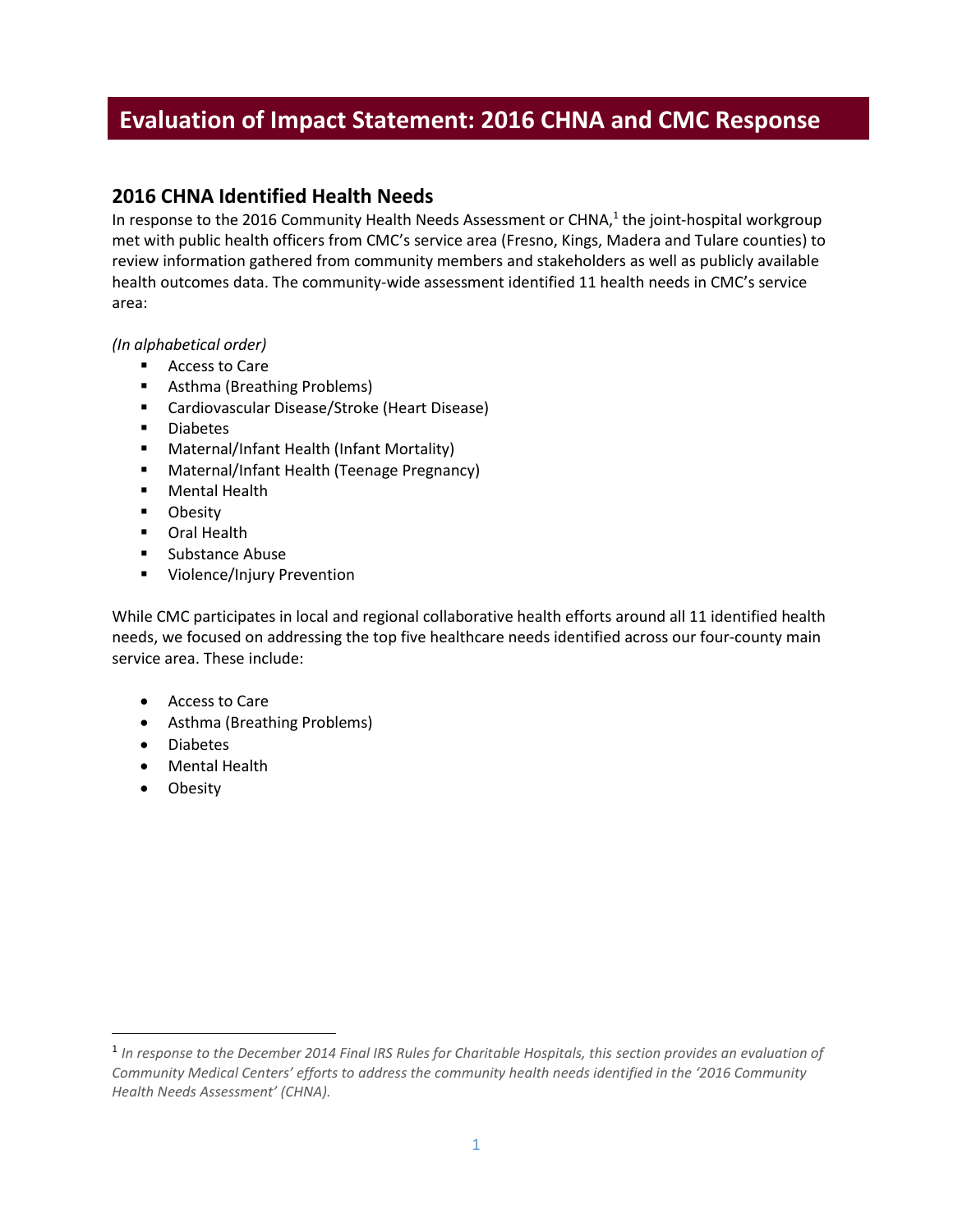The information below covers uncompensated Community Benefit services and programs led by CMC during its 2016, 2017 and 2018 fiscal years. These programs are in direct response to the identified health needs captured in the 2016 CHNA cycle.

# **Access to Care**

# *Fresno Medical Respite Center*

CMC helped establish the Fresno Medical Respite Center at Fresno Rescue Mission's downtown campus in July 2011. The Respite Center offers twelve safe discharge beds for homeless men and women continuing their recovery. Respite Center beds are to all Fresno-area hospitals.

As of June 2016, CMC's case management and home health clinical staff provide respite patients with continuing medical care and community resources. In fiscal years 2016 through 2018, CMC contributed \$252,000 to the Respite Center serving 440 patients and saving nearly 4,600 hospital in-patient days. Since 2011, CMC has contributed more than \$532,000.

## *First hospital-based MAP Access Point at CRMC's Ambulatory Care Center*

CMC participates in the 'Community Conversations on Mental Health' collaborative, which aligns and coordinates services for individuals facing health, physical, social and economic needs.

The collaborative created an 80-question 'Multi-Agency Access Program' (MAP) survey to identify immediate and long-term needs. This tool, owned by Fresno County's Department of Behavioral Health, links clients to housing, substance abuse treatment, mental health services, healthcare and veteran's services. MAP is offered at eight physical sites in Fresno County, including CRMC's downtown Fresno campus. Since April 2017, MAP has surveyed over 10,000 households, secured more than 8,000 linkages to social services and received nearly 20,000 calls for assistance.

CRMC participates as a non-funded project partner. Funded partners include Kings View, Centro La Familia and Poverello House. Since MAP's launch at CRMC's Deran Koligan Ambulatory Care Center in November 2017, nearly 250 individuals and families have received assistance. The MAP site has recently relocated near the hospital's emergency department entrance.

## *Chronic Disease Medical Homes*

CMC's Chronic Disease Medical Homes provides a patient-centered, team-based approach to treat those diagnosed with diabetes, congestive heart failure and lung disease.

Medical homes are overseen by a medical director and staffed by nurse practitioners, registered nurses, clinical pharmacists, social workers and outreach specialists. The model offers individualized care coordination to patients with complex chronic conditions including appointment and medication support, specialty care referrals, transportation to and from appointments, and linkages to social services. In fiscal years 2016 through 2018, CMC's medical homes provided care to a total of 4,200 patients with more than 44,000 visits—44% of these patients were covered by Medi-Cal.

In June 2018, CMC's Chronic Disease Programs transitioned to Family HealthCare Network, one of the nation's largest federally qualified health clinic systems.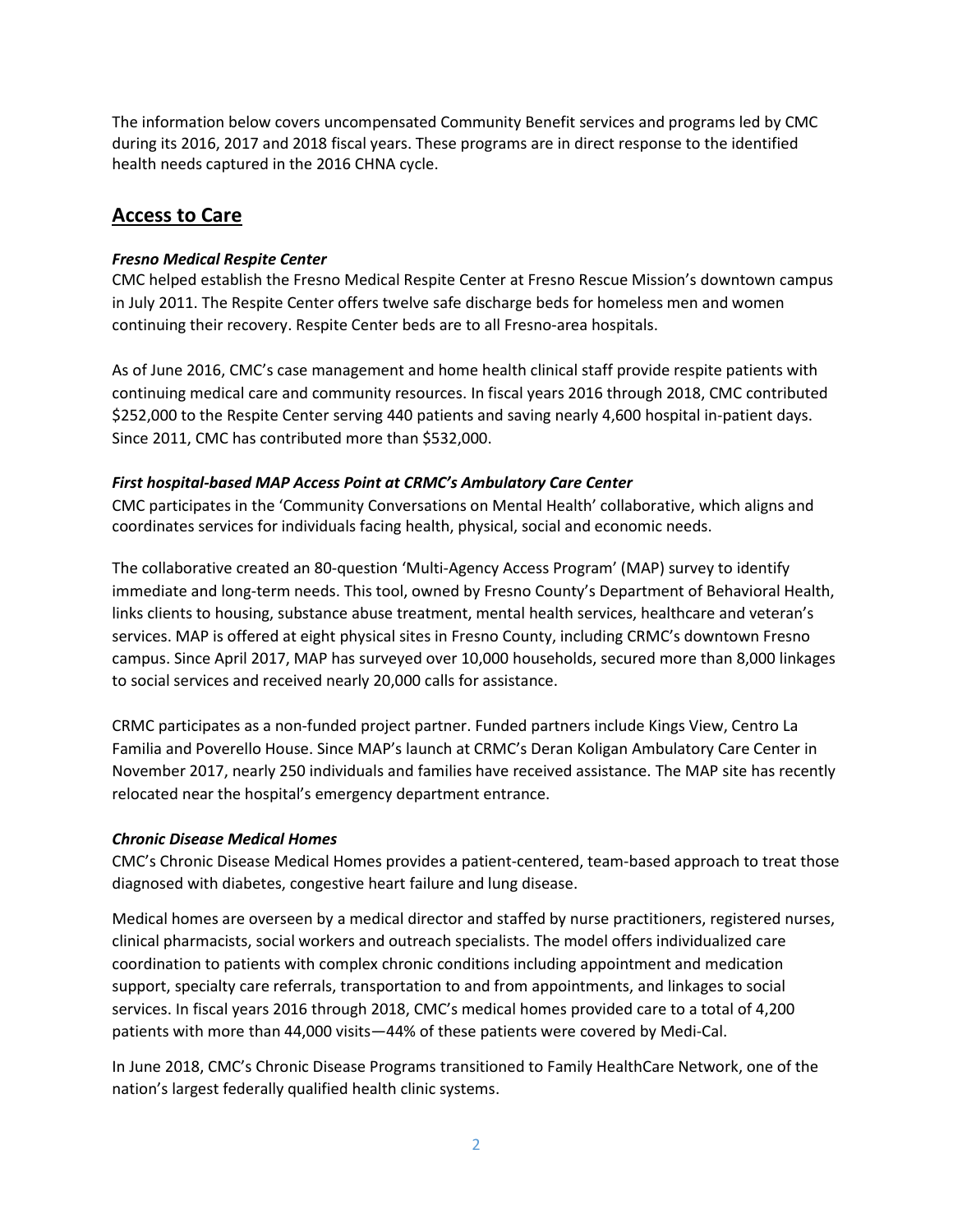#### *Hospital Presumptive Eligibility*

CMC partners with Fresno County's Department of Social Services (DSS) to enroll uninsured patients to Medi-Cal via Hospital Presumptive Eligibility (HPE). Patients receiving food stamps or cash aid are presumptively enrolled in Medi-Cal by hospital admitting staff. The program provides patients continuing coverage with DSS. Since January 2014, more than 200 CMC registration employees have been trained on the HPE enrollment software. CMC has enrolled more than 3,100 patients to Medi-Cal with HPE.

### *Cancer Survivors and Caregivers Support Services*

Since the opening of Community Cancer Institute (CCI) in spring 2018, CCI staff established the Financial Taskforce program to assist cancer patients and families with insurance navigation and linkages to community resources. Social workers, patient care navigators and a full-time financial adviser help patients facing economic hardship. The advisor assists patients with financial assistance applications, community grants and other resources.

### *\*Federally Qualified Health Center at Downtown Campus*

CMC partnered with Family Health Care Network, the nation's 7th largest federally qualified health center system to increase outpatient primary and specialty care services to low-income residents. The partnership increases access and timeliness of care to reduce the number of patients receiving costly, non-urgent services in the Emergency Department.

In June 2018, Family Health Care Network assumed operations of several clinics at CRMC's Deran Koligian Ambulatory Care Center—including general pediatrics, surgical services, dental, eye, women's, family and adult practice, internal medicine, disease management and Prompt Care clinics.

## *Health & Housing Pilot Project*

Due to organizational changes, CMC was not able to achieve a public housing and health pilot. CMC continues to participate in collaborative health improvement efforts with the Fresno Community Health Improvement Partnership, Community Conversations on Mental Health and others seeking to improve access to care and favorable health outcomes for vulnerable individuals and families. Case management staff participate in collaborate meeting as expert advisors. CMC social workers are also able to learn about community programs and services available to vulnerable patients and families.

# **Asthma (Breathing Problems)**

## *Clean Air Collaborative Efforts*

CMC became the first California hospital system to join the federal Department of *Energy's Workplace Charging Challenge*. The goal is to decrease carbon emissions by increasing the number of plug-in, electric vehicle charging stations. CMC has installed 35 stations at a cost of \$164,000. All plug-in stations are open to CMC staff and the public at no cost.

#### *Chronic Lung Disease Program*

The Chronic Lung Disease Program provided care to nearly 1,400 patients diagnosed with severe, uncontrolled asthma and COPD — 51% of patients were covered by Medi-Cal. The multi-disciplinary team included a medical director, registered nurse and case manager who assisted patients with disease management, medication information, and scheduling and transportation as needed.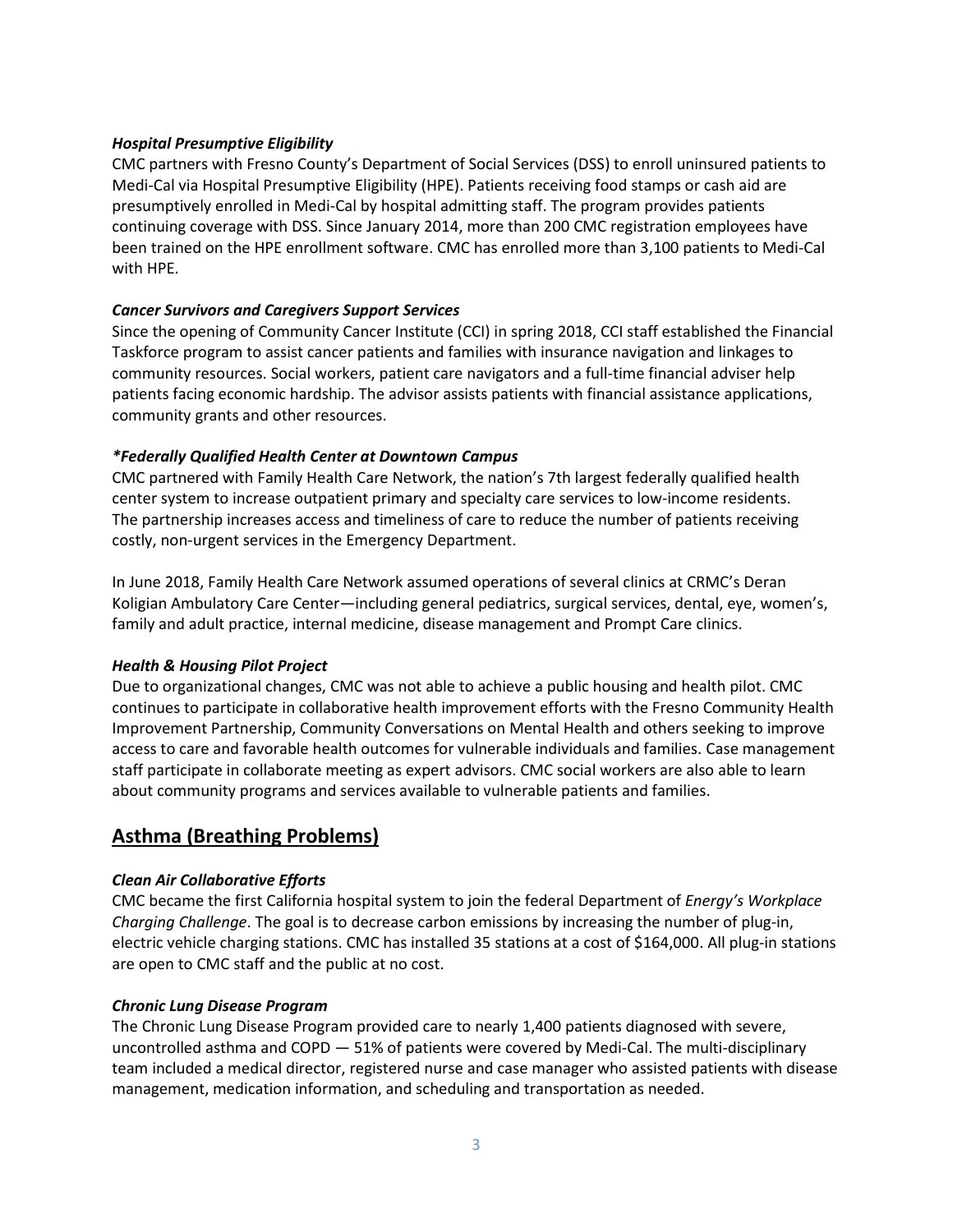In June 2018, CRMC's Chronic Lung Disease Program transitioned to Family Health Care Network, one of the nation's largest federally qualified health clinic systems.

#### *Pediatric Pulmonary Services and Education Expansion*

CRMC's Pulmonary Rehabilitation program provides parental education on disease management. A respiratory care practitioner assists parents at a south central Fresno clinic, one of the city's most underserved areas. Parents receive two, one-hour sessions with additional education as needed. Patients receive an individualized "Asthma Action Plan," addressing lung physiology, asthma attack symptoms and triggers, effective management strategies, and proper medication and inhaler use. Since February 2018, the program has served nearly 100 patients.

#### *Education on Asthma and Breathing Problems*

CMC produced three *MedWatch Today* education segments on proper inhaler use, breathing problems and air quality. *MedWatch Today* is a weekly televised program in partnership with KSEE 24 and CBS 47. Segments featured interviews with CMC pulmonologists demonstrating proper inhaler use and tips to identify potential asthma attack triggers. These are posted on CMC's social media platforms and website for public view. *MedWatch Today* reaches 12,000 viewers each week and is available to 1.4 million area households.

# **Diabetes**

#### *Fresno Diabetes Collaborative*

CMC leads Fresno Community Health Improvement Partnership's (FCHIP) Diabetes Collaborative monthly workgroup. The collaborative aligns and coordinates diabetes prevention and management efforts that include healthcare providers, public health, clinics, educators and health plans. Collaborative partners lead action teams addressing resources, policy changes, neighborhood interventions and community engagement.

In November 2017, the Collaborative created two, 1.5-minute bilingual videos encouraging the public to start and maintain an active physical activity routine. The videos launched on social media and are found at: [www.fresnodiabetes.org.](http://www.fresnodiabetes.org/) Videos feature Jesus Rodriguez, MD, a UCSF-trained primary care physician.

In August 2018, the Collaborative hosted the *Central Valley Diabetes Symposium* offering continuing medical education credits to local healthcare professionals. Topics included care equity, institutional racism, intergenerational trauma and implicit bias. Providers also learned about heart health and diabetes. Symposium partners included the Fresno Madera Medical Society, Central Valley Chronic Disease Partnership and Fresno County Department of Public Health. The symposium was attended by 14 physicians and 54 other providers.

The Collaborative's re-designed website[, www.fresnodiabetes.org,](http://www.fresnodiabetes.org/) offers listings of local prevention and self-management classes. Since March 2017, CMC's information systems staff serve as website administrators.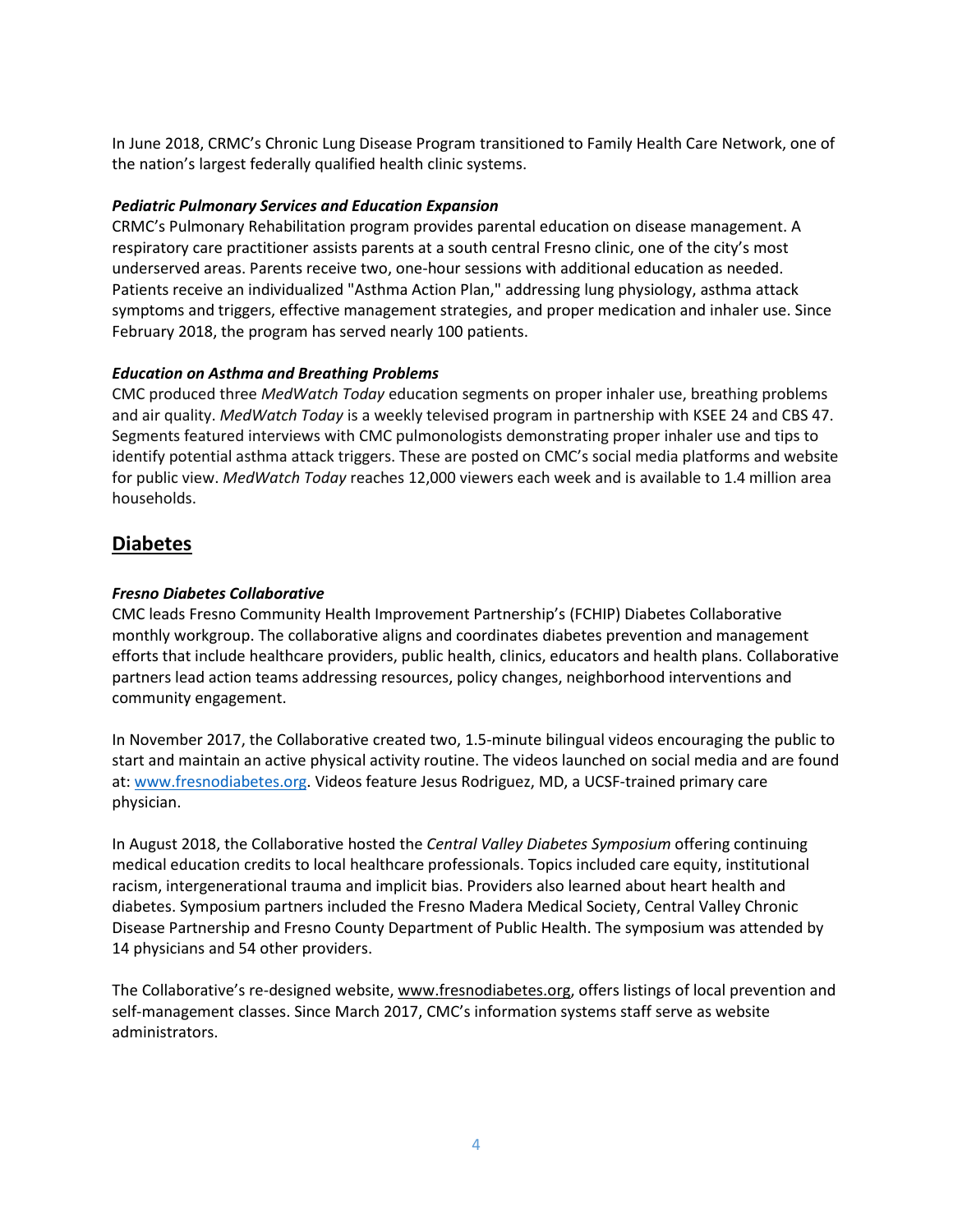A 2016 UCLA Center for Health Policy Research study found pre-diabetes rates in Fresno County are at 49%. Over the next 10 years, the Diabetes Collaborative will work to achieve a 9% reduction in prediabetes rates in Fresno County.

#### *Diabetes Information Campaigns*

CMC produced seven *MedWatch Today* televised segments on prediabetes and Diabetes. In partnership with Spanish-language TV network, Telemundo, CMC produced two segments with local boxing champion Jose Ramirez encouraging healthy eating and active lifestyles.

In June 2018, CMC's *HealthQuest* in-person seminar featured UCSF physician, Dominic Dizon who shared diabetes management and prevention information and tips to living healthy while effectively managing the disease. All *HealthQuest* seminars are offered to the public at no cost and hosted at CCMC.

### *Diabetes Care Center*

CRMC's Diabetes Care Center offers comprehensive diabetes self-management education to adults with Type 1 and Type 2 diabetes. Patients learn to engage with their doctor, manage medications and use glucose monitoring devices to improve health outcomes. The Center offers the Valley's only high-risk gestational diabetes education program for pregnant women and those with diabetes prior to pregnancy. Diabetes educators and registered dieticians provide education on glucose monitoring, nutrition, meal planning, exercise and psychosocial impacts. The Center's *Diabetes in Control* offers bilingual classes to patients with uncontrolled diabetes. In fiscal years 2016 through 2018, the Diabetes Care Center treated more than 5,074 — 55% were covered by Medi-Cal.

### *Diabetes Medical Home*

CMC's Diabetes Medical Home provided comprehensive primary care to patients with diabetes. This patient-centered model offers a team-based approach for patients with a hemoglobin A1C above 7.0 with multiple emergency room visits. The team is led by a medical director and staffed by a nurse practitioner, registered nurse, medical assistant, social worker and outreach specialist. The team assists patients with medication adherence, equipment support, appointment scheduling, disease management education, community resources, and transportation assistance when needed. In fiscal years 2016 through 2018, CMC's Diabetes Medical Home provided care and support services to 5,000 patients — 75% of these patients were covered by Medi-Cal.

In June 2018, CRMC's Diabetes Medical Home transitioned to Family Health Care Network, one of the nation's largest federally qualified health clinic systems.

# **Mental Health**

## *Mental Health Advocacy*

CMC continues cross-sector partnerships that address mental health services and resources. While 'Community Conversations on Mental Health' leadership transitioned from CMC to another hospital partner, CMC clinical and non-clinical staff continue to participate in both 'Community Conversations on Mental Health' and Fresno County's 'Suicide Prevention Collaborative.' Case management staff attend collaborative meetings and offer expert advice.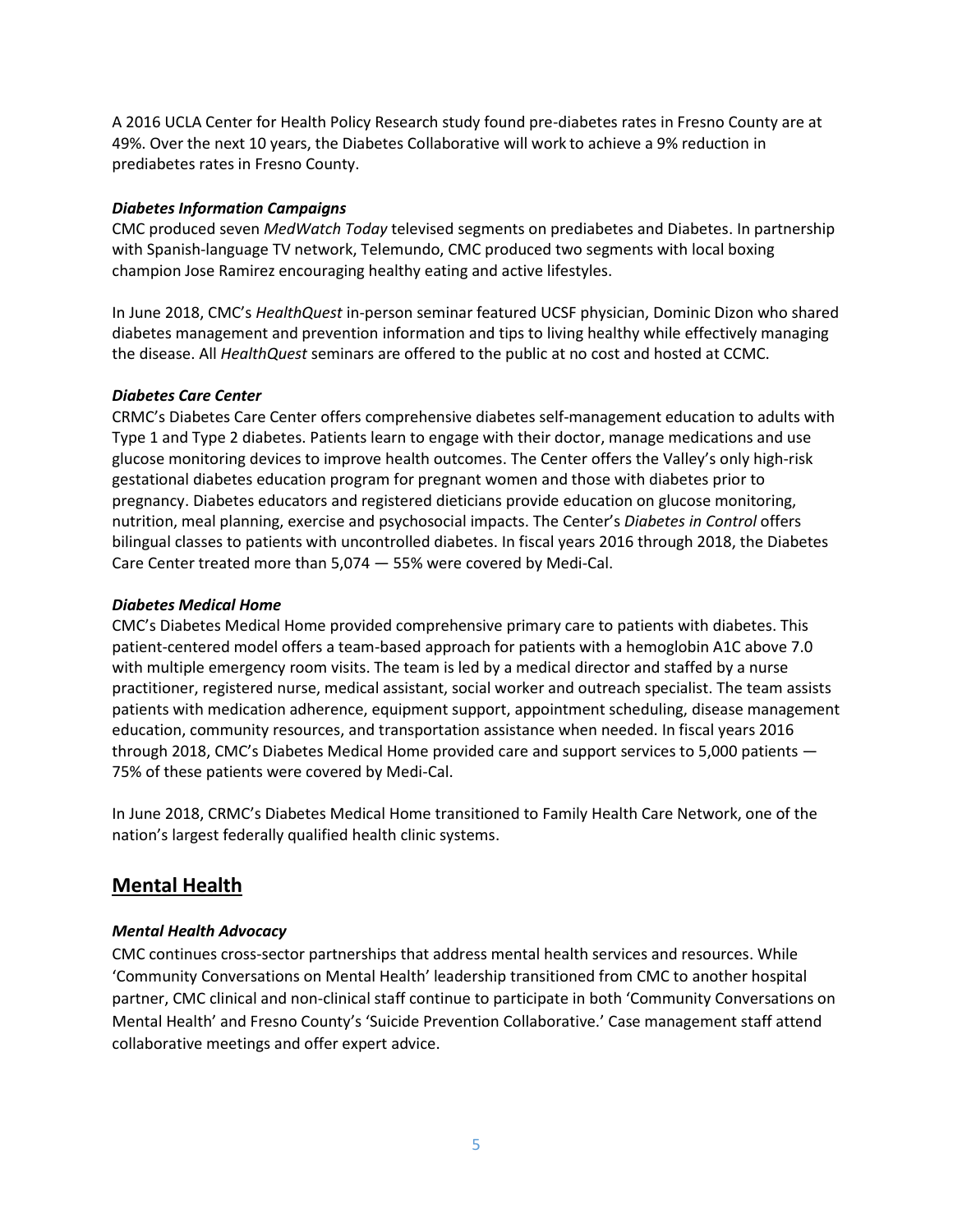#### *Community Behavioral Care Center*

To improve access to acute mental health services, CBHC increased its inpatient bed capacity. In early 2019, CBHC added 12 beds to its existing 61 beds, increasing total capacity to 73 beds for adult patients suffering from acute mental health illness. Construction will start on an additional 18 beds in Fall 2018 to be completed in March 2021.

#### *Streamlined Services Addressing Involuntary Holds*

CRMC provides immediate health assessments for all mental health patients seen in the emergency department—within the first five minutes of arrival. This process helps rule out underlying medical issues. Patients with medical clearances are transferred to the ED's Behavioral Care Unit for psychiatric evaluation. Evaluations are performed by a psychiatrist via secure, interactive teleconnection. Based on a patient's psychiatric diagnosis, case management secures referrals and transfers to specialized care or community resources.

#### *\*School Suicide Prevention*

Since 2017, CMC has provided \$300,000 to the Foundation for Clovis Schools for mental health programs for Clovis Unified K-12 students. Efforts to address social-emotional issues are in response to increased mental health involuntary holds among the area's youth.

CMC's contribution provides social-emotional wellness training to 2,000 Clovis Unified staff, including psychologists, 7<sup>th</sup> through 12<sup>th</sup>grade teachers, bus drivers, elementary aides and childhood development leads. Trainings help staff identify depression and suicide warning signs. These awareness efforts reached over 1,000 elementary and high school students. As a result, in the 2017-2018 school year, Clovis Unified saw a 35% reduction in mental health involuntary holds.

# **Obesity Prevention**

#### *Neighborhood Latin Dance*

CMC contributed \$11,000 to Every Neighborhood Partnership's (ENP) Neighborhood Latin Dance Fitness program. After a series of community meetings with parents, non-profit groups and health providers, the program launched in July 2018. Seeking safe spaces for exercise, parents requested funding to train dance class instructors for their neighbors. Program funding allowed ENP to hire a trainer to teach dance routines and purchase speaker systems. Participants report increased self-esteem, a sense of community, and some have reported weight loss.

The program is available at 11 Fresno Unified School sites, apartment complexes and a community center. To date, 40 neighborhood leaders have been trained to lead classes hosting six to 30 participants per session. Sessions are held Monday through Saturday and are free of charge.

# **Community Building**

#### *\*Fresno Community Health Improvement Partnership*

CMC joined Fresno Community Health Improvement Partnership's (FCHIP) leadership team in January 2017. The FCHIP steering committee guides and directs five workgroups, including the Diabetes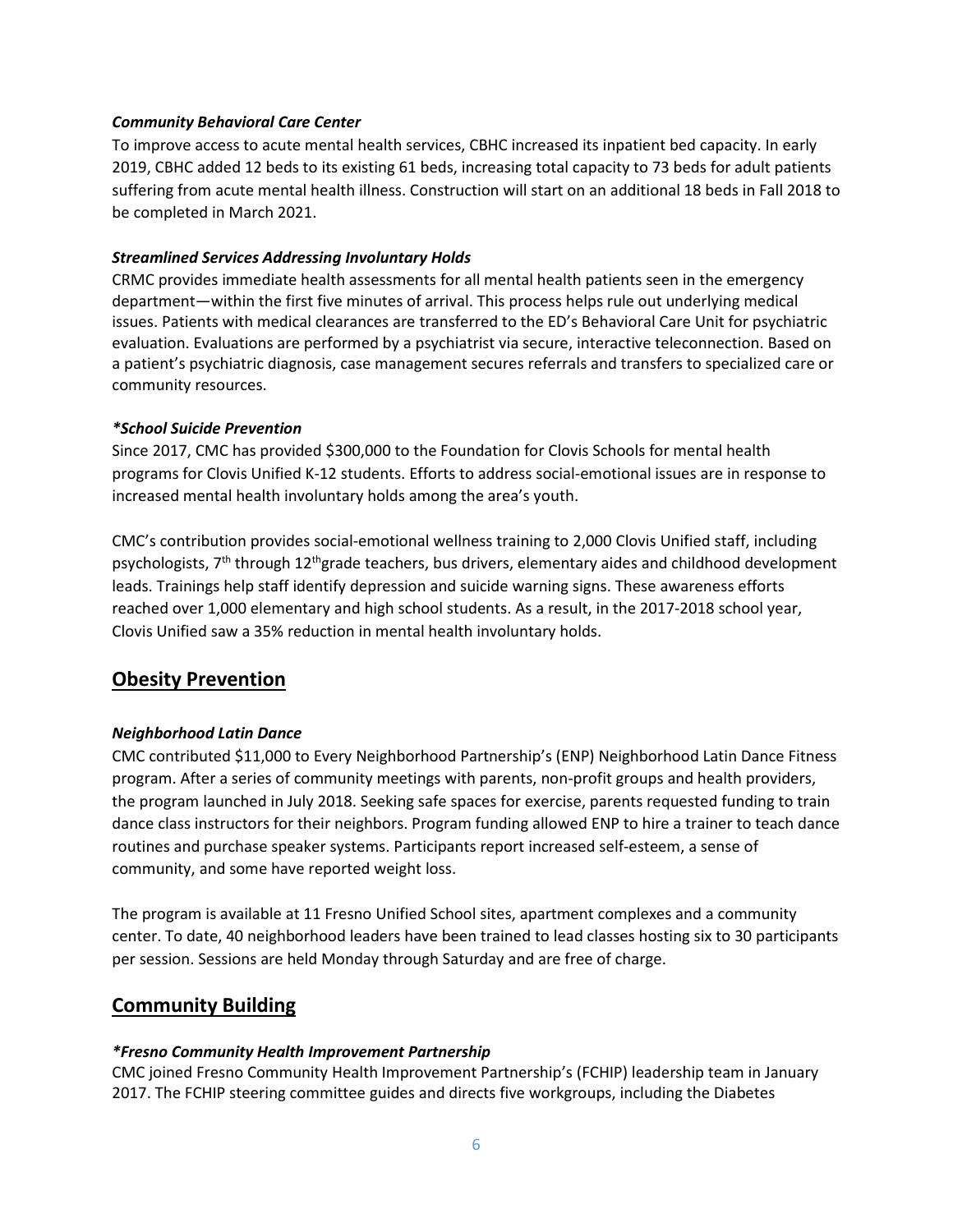Collaborative, Fresno Food Security Network, Health Literacy and Empowerment, Land Use and Planning, Adverse Childhood Experiences and the Fresno County Tobacco Coalition. FCHIP aims to align, leverage resources and coordinate collaboration efforts of 150 organizations to address the region's health needs. FCHIP is currently refining goals and metrics toward its 10-year Community Health Improvement Plan (CHIP). FCHIP has also established a \$25,000 'community wellness fund' that provides support to neighborhood-based health initiatives.

### *\*Birney Elementary School's Career Day at CRMC*

In October 2017, CRMC hosted 25 Birney Elementary sixth graders from its Birney Bears program. Birney, a Fresno Unified elementary school in central Fresno, has a majority of Latino and Southeast Asian students. Ninety percent of Birney students receive free or reduced prices on meals, an indication of poverty. The school's Birney Bears program motivates students to achieve literacy, physical activity and positive character goals. CMC aims to motivate students by exposing them to different professional roles and hands-on experience. Students toured the operating room, radiology, and emergency department. In additional to clinical areas, Birney Bears learned about administrative jobs and nutrition and food services.

CMC donated \$20,000 in sports equipment, books and educational technology supporting Birney Bears initiatives.

### *\*'Walk with a Doc' Event*

In November 2017, the Fresno Diabetes Collaborative hosted a free, "Walk with a Doc" event in southeast Fresno's Vang Pao Elementary School. The event offered no-cost blood pressure, cholesterol, blood-glucose and body mass index screenings by CSU Fresno's *Health on Wheels* bus. Participants received one-on-one test result consultations during a quarter-mile walk with physician champion, Jesus Rodriguez. Event partners included Fresno Madera Medical Society, California Health Sciences University, Every Neighborhood Partnership, Community Food Bank and Fresno County Public Health Department.

## *\*Birney Elementary 'Read Across America Day'*

To promote literacy honoring Dr. Seuss, 25 CMC employees participated in "Read Across America" day at Birney Elementary. On March 2, 2018, each CMC team member read a pre-selected book to a Birney classroom. The goal was to boost a love of reading among students from preschool to sixth grade.

## *\*Fresno Unified School District 'Hospital Day' at Community Regional*

In August 2018, CRMC hosted 25 FUSD Medical Pathway program students from schools including Edison, McLane and Sunnyside. The 'Hospital Day' tour was co-hosted by the Hospital Council of Northern and Central California to motivate and expose students to health-related jobs. Students toured clinical areas including the operating room, radiology and the Emergency Department.

## *\*West Fresno Family Resource Center's School Backpack Distribution*

In August 2018, CMC provided 'back to school' backpacks and school supplies for Southwest Fresno children. The annual activity, hosted by West Fresno Family Resource Center, provided 1,000 backpacks to area children. CMC contributed \$1,500 toward this effort.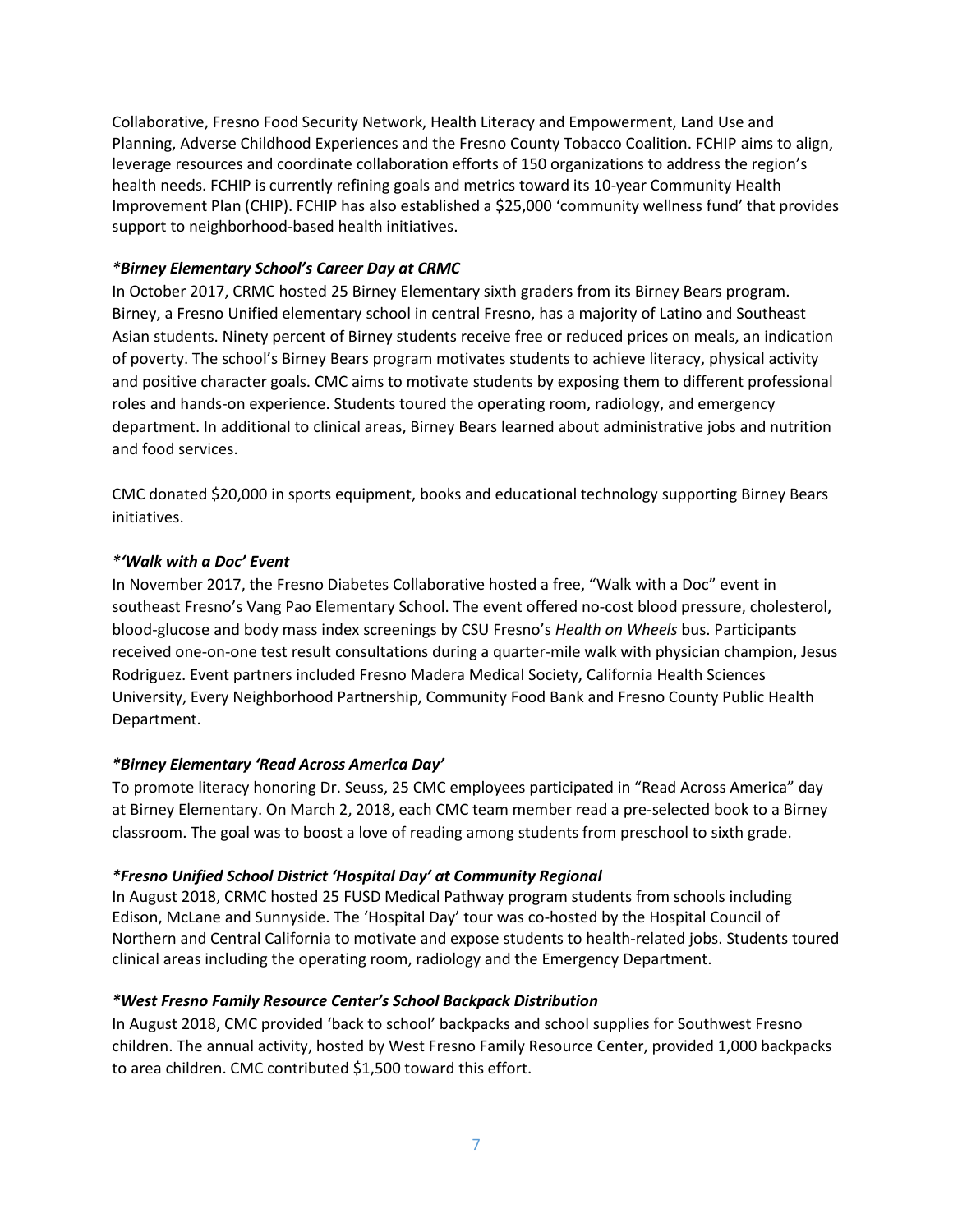#### *\*Fresno County Economic Opportunity Commission's Mobile Meal Bus*

As part of a community-wide effort to address food insecurity among low-income children living in impoverished Motel and Parkway Drive areas, Fresno's Economic Opportunities Commission, refurbished the *Food Express Bus*—a mobile meal bus. The bus provides no-cost, healthy meals to students during summer and winter breaks. CMC contributed \$25,000 toward the collaborative effort. Other community investors included Fresno County Office of the Superintendent, local hospitals and private donors. The first meals were distributed during the 2019 summer break.

*\* Opportunities to address health needs in addition to the original goals set in the [2016 Implementation](https://www.communitymedical.org/CMC/media/Fact-Sheets/pr_CMC-CHNA-Report-2016-01-10-17-FINAL.pdf)  [Plan](https://www.communitymedical.org/CMC/media/Fact-Sheets/pr_CMC-CHNA-Report-2016-01-10-17-FINAL.pdf)*